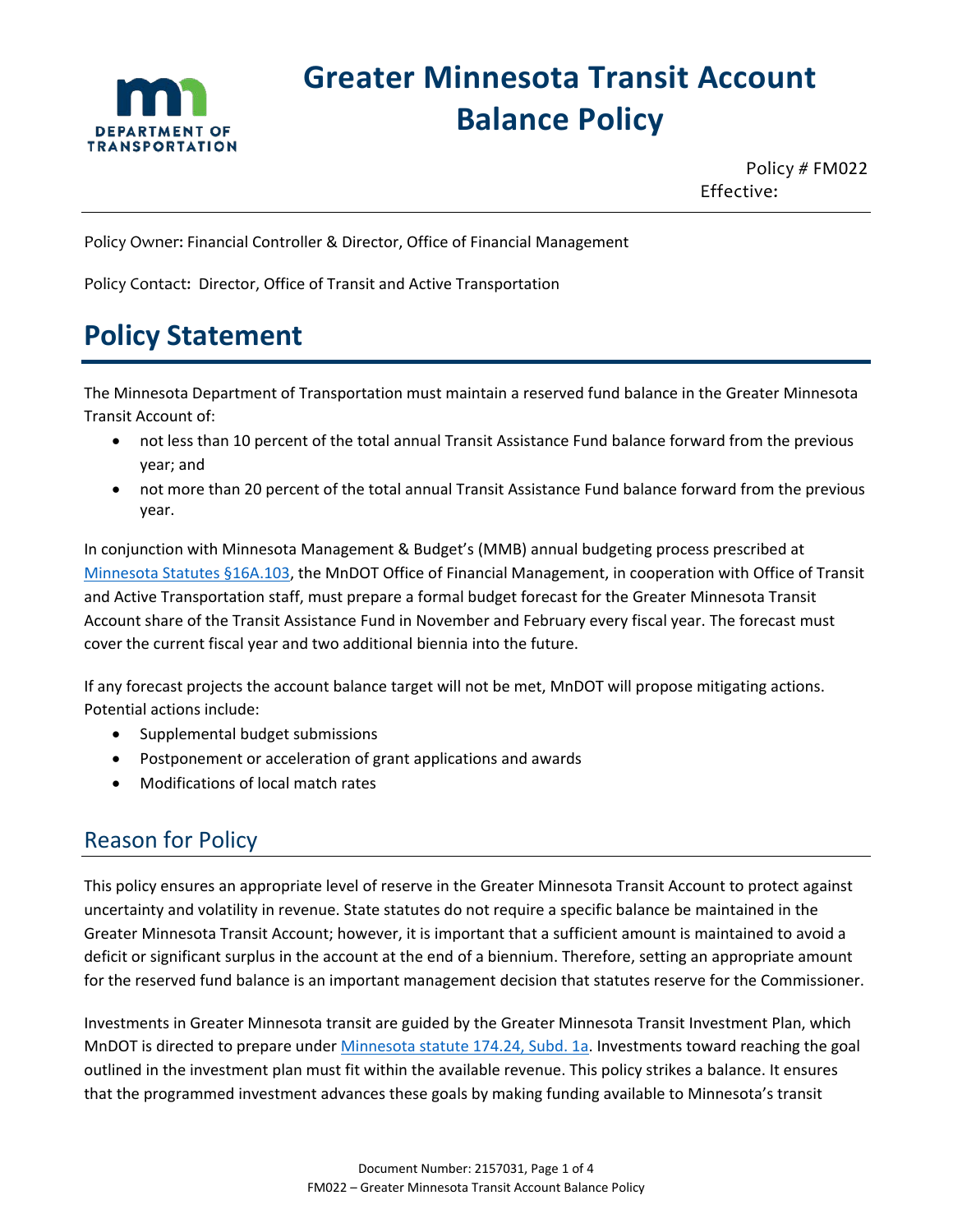providers in a timely manner while also maintaining sufficient reserve funds to address catastrophes and inaccurate revenue forecasts.

The revenue used to calculate a fund balance is always based on a mixture of estimated and actual revenue for a given budget period. Having a reserved budget balance of not less than 10 percent of the Greater Minnesota Transit Assistance Account balance forwarded will protect against events that could potentially affect this revenue. This may include a significant shift in motor vehicle sales and lease trends or a substantial economic recession causing a reduction in expected revenues. In addition, it provides a funding source for assisting transit providers who experience a catastrophe in which equipment is destroyed while insurance is settled.

The Greater Minnesota public transit participation program must be managed to prevent the reserved account balance from exceeding 20 percent limit so that designated transit funds become actual service as promptly as possible. This must be done within the confines of [Minnesota Statutes 174.24, Subd. 3a, paragraph c,](https://www.revisor.mn.gov/statutes/cite/174.24) which requires a local match for operations an[d Minnesota Rules 8835.0320,](https://www.revisor.mn.gov/rules/?id=8835.0320) subpart 3, which requires a local match for capital assistance. Statutes and rules allow for deviations to be made for local match in hardship or exceptional circumstances. To maintain the Greater Minnesota Transit Account balance below 20 percent of the Transit Assistance Fund balance forward, MnDOT may offer opportunities for transit systems experiencing hardship or exceptional circumstances to apply for grants with a lower local match.

### Applicability

All MnDOT employees must comply with MnDOT policies.

Key stakeholders affected by this policy include:

- Office of the Commissioner
- Chief Financial Officer
- Modal Planning and Program Management Assistant Commissioner
- Financial Controller & Director, Financial Management
- Director, Office of Transit and Active Transportation
- Director, Government Affairs

### Definitions

#### **Transit Assistance Fund**

Fund established by [Minnesota Statute 16A.88](https://www.revisor.mn.gov/statutes/?id=16A.88) to receive revenue from motor vehicle sales tax (MVST) and motor vehicle lease sales tax (MVLST) to be used to fund transit in the State of Minnesota. The MVST appropriation to the Transit Assistance Fund must be at least 40 percent of the total revenue according to the [Constitution, Article XIV, Sec. 13,](https://www.revisor.leg.state.mn.us/constitution/) and is currently set at 40 percent by [Minnesota Statute 297B.09.](https://www.revisor.leg.state.mn.us/statutes/?id=297B.09) Of this revenue, 90 percent is allocated to metropolitan transit and 10 percent is allocated to the Greater Minnesota Transit Account. In addition, the Greater Minnesota Transit Account receives 38 percent of the total MVLST revenues.

#### **Greater Minnesota Transit Account**

Fund established by [Minnesota Statute 16A.88 Subdivision 1a](https://www.revisor.mn.gov/statutes/cite/16A.88) to receive funds from the Transit Assistance Fund directed to transit in Greater Minnesota (outside the seven-county Twin Cities metropolitan area). The Greater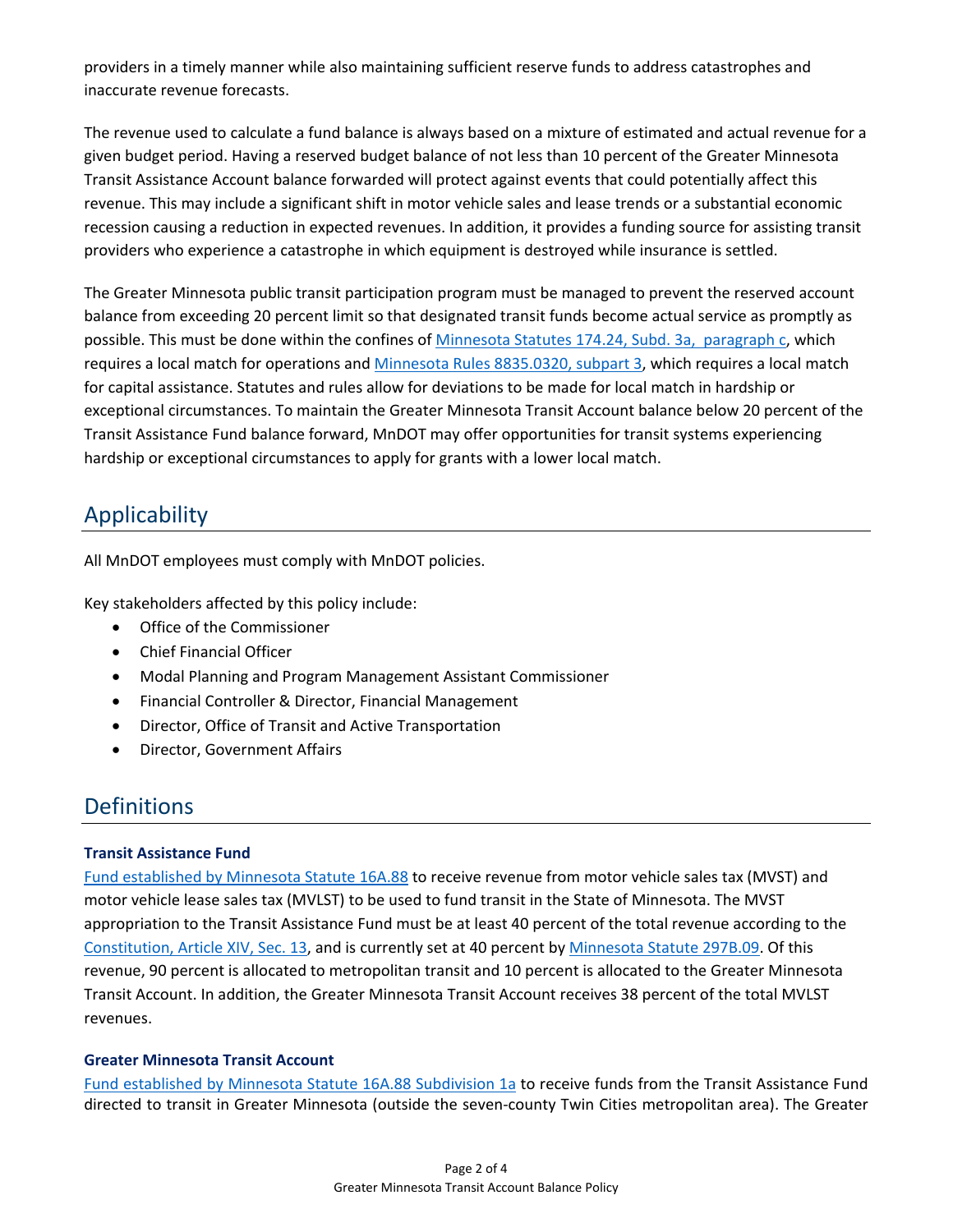Minnesota Transit Account receives 10 percent of the of the total MVST revenue appropriated to the Transit Assistance Fund and 38 percent of the total MVLST revenues.

#### **Account Balance (Greater Minnesota Transit Account)**

The amount of revenue from the MVST and MVLST dedicated to Greater Minnesota Transit less any contractual obligations (expenditures and encumbrances) at a point in time. MVLST is accounted for in the current fiscal year, but [Minnesota Statute 297A.815, Subd. 3\(b\)](https://www.revisor.mn.gov/statutes/cite/297A.815) does not call for revenues to be deposited until July 15 of the following fiscal year. It is always expected that this revenue is carried forward each year and is available.

### Responsibilities

#### **Commissioner**

• Ensure that an appropriate account balance is maintained in the Greater Minnesota Transit Account.

#### **Chief Financial Officer**

- Ensure that the budget process provides appropriate information to the Commissioner and the Director of the Office of Transit and Active Transportation, to meet the obligations of this policy.
- Work with the Director of the Office of Transit and Active Transportation and stakeholders to recommend revenue or spending changes to manage the account balance, as needed.

#### **Director, Office of Transit and Active Transportation**

• Work with the Chief Financial Officer and stakeholders to recommend revenue or spending change to manage the account balance, as needed.

#### **Policy Owner (Director, Office of Financial Management)**

- Review policy every two years, or sooner as necessary, to ensure policy remains up-to-date.
- Ensure documents and training associated with the policy remain current.
- Work with Policy Coordinator to revise policy and/or confirm its accuracy.
- Communicate policy revisions, reviews, and retirements to stakeholders.

### Resources & Related Information

#### **Resources**

- Business Data Catalog (BDC) accessible from employee Intranet
- MnDOT's [Policy Website](http://www.dot.state.mn.us/policy/index.html)

### History & Updates

| <b>Revision</b>          | <b>Date</b> | <b>Comments</b>                              |
|--------------------------|-------------|----------------------------------------------|
| Initial Adoption         | 7-27-2018   | Policy #FM022 adopted                        |
| 1 <sup>st</sup> Revision |             | Policy revised and converted to new template |

#### Title: *Greater Minnesota Transit Account Balance Policy (2020)*